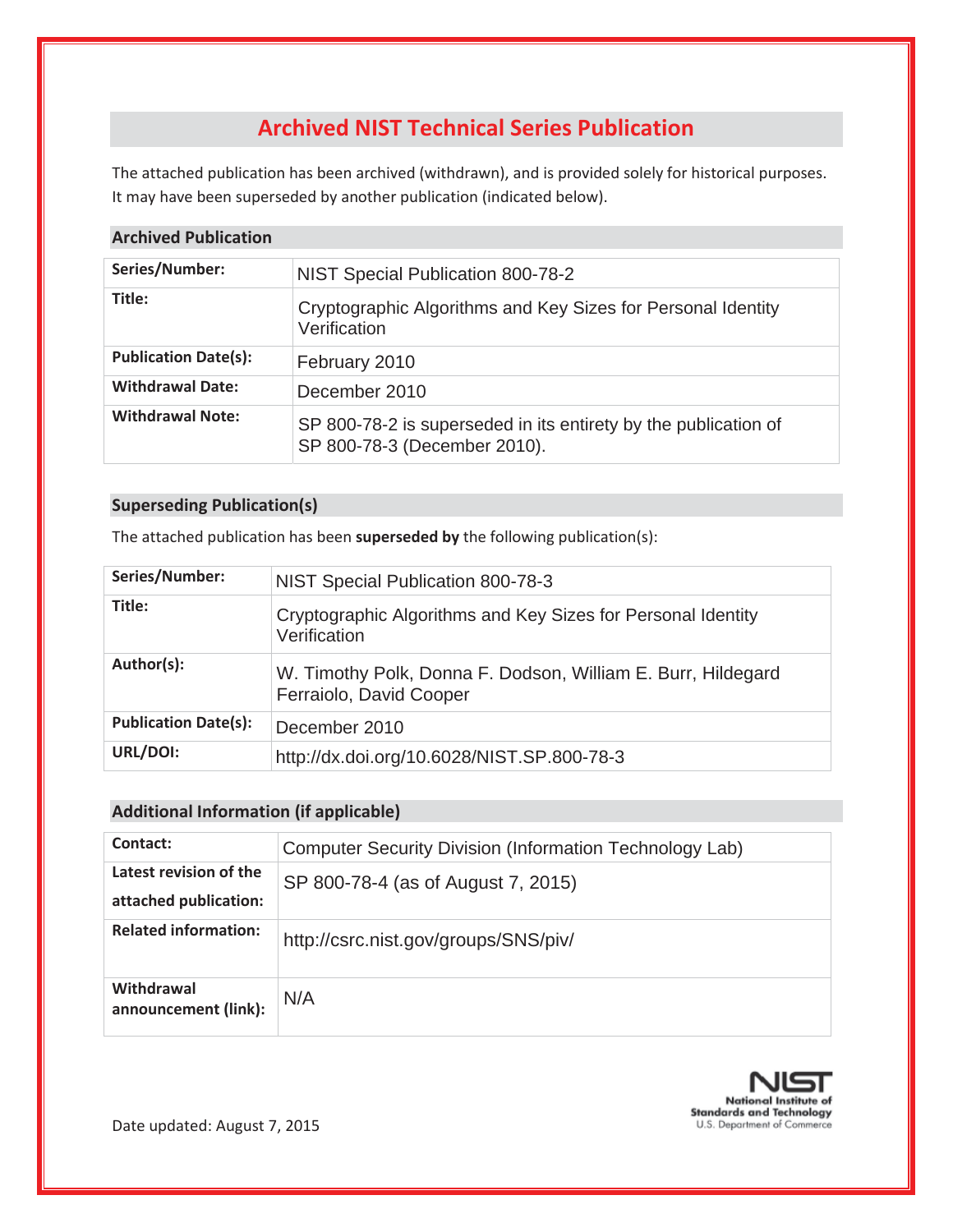

NIST Special Publication 800-78-2 Cryptographic Algorithms and Key Sizes for Personal Identity **Verification** 

> **W. Timothy Polk Donna F. Dodson William. E. Burr**

# INFORMATION SECURITY

Computer Security Division Information Technology Laboratory National Institute of Standards and Technology Gaithersburg, MD, 20899-8930

*February 2010*



*.*

*.*

**U.S. Department of Commerce** *Gary Locke, Secretary*

**National Institute of Standards and Technology** *Dr. Patrick D. Gallagher, Director*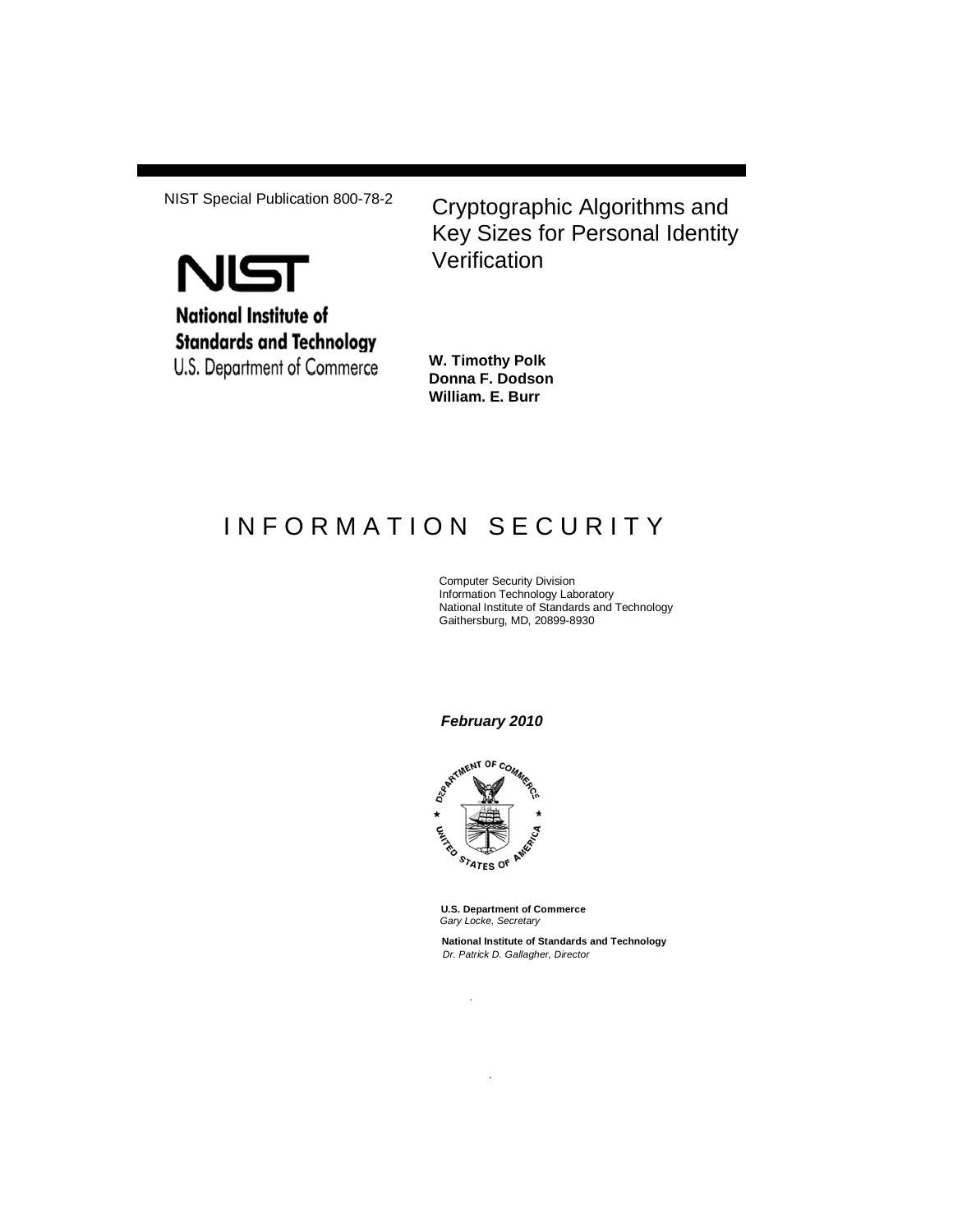#### **Reports on Computer Systems Technology**

The Information Technology Laboratory (ITL) at the National Institute of Standards and Technology (NIST) promotes the U.S. economy and public welfare by providing technical leadership for the Nation's measurement and standards infrastructure. ITL develops tests, test methods, reference data, proof of concept implementations, and technical analyses to advance the development and productive use of information technology. ITL's responsibilities include the development of management, administrative, technical, and physical standards and guidelines for the cost-effective security and privacy of non-national security-related information in Federal information systems. This special publication 800-series reports on ITL's research, guidelines, and outreach efforts in information system security, and its collaborative activities with industry, government, and academic organizations.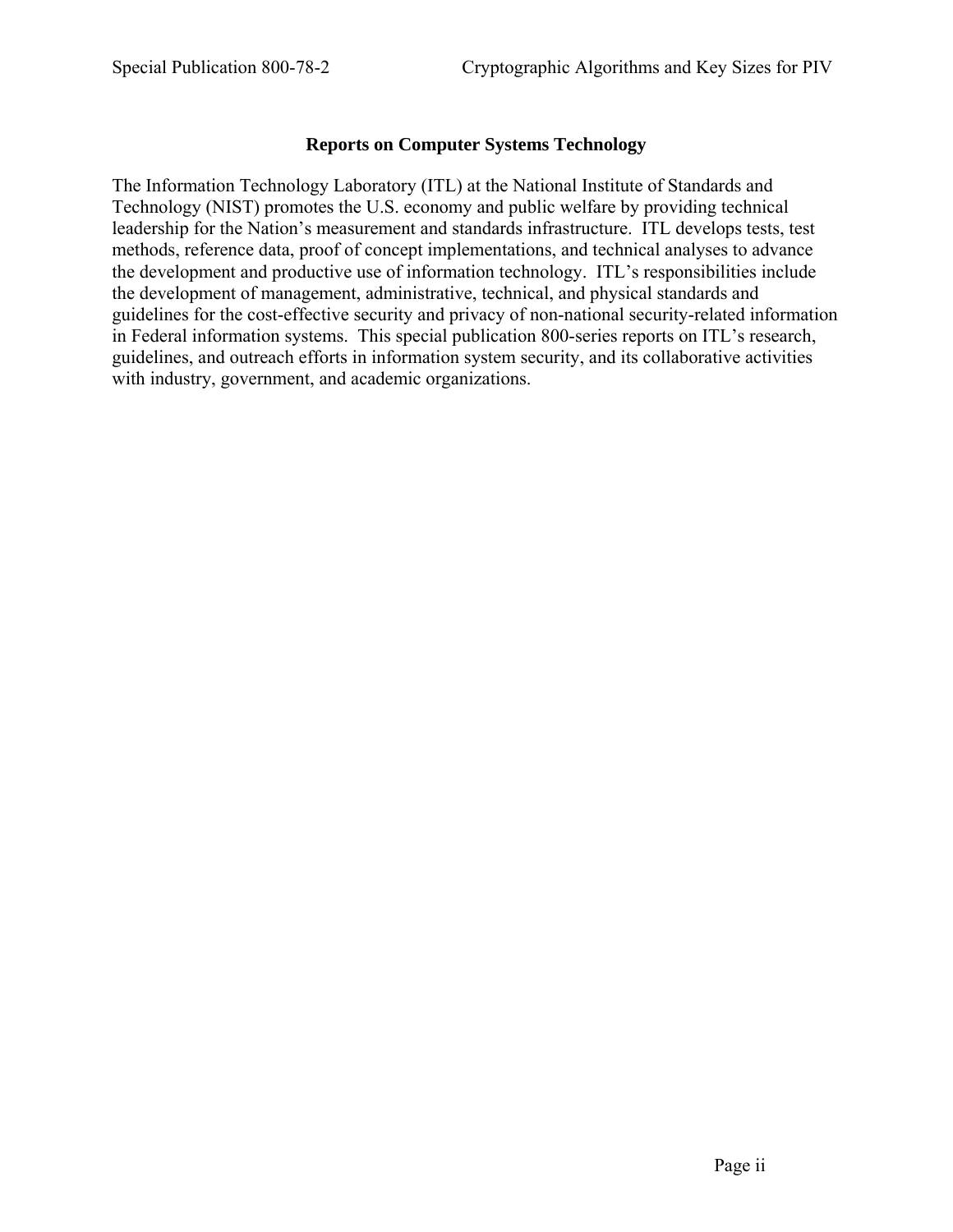# **Table of Contents**

| 11<br>12<br>13<br>14<br>1.5         |  |
|-------------------------------------|--|
| 2.                                  |  |
| 3.                                  |  |
| 31<br>32<br>3.2.1<br>3.2.2<br>3.2.3 |  |
| $\mathbf{4}$                        |  |
| 5.                                  |  |
| 6.                                  |  |
| 61<br>6.2<br>6.3                    |  |
|                                     |  |
|                                     |  |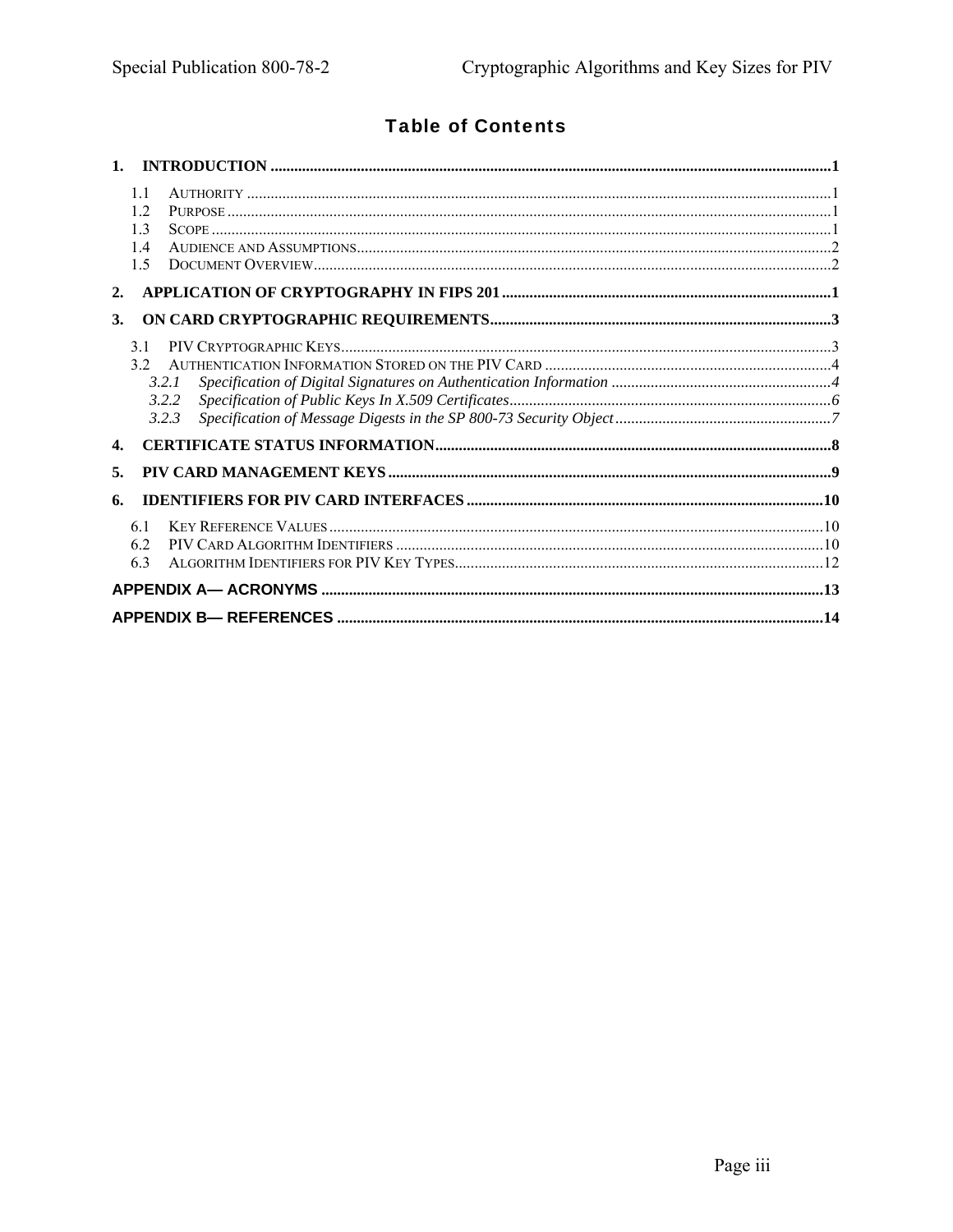# List of Tables

| Table 3-3. Signature Algorithm and Key Size Requirements for PIV Information |  |
|------------------------------------------------------------------------------|--|
|                                                                              |  |
|                                                                              |  |
|                                                                              |  |
|                                                                              |  |
|                                                                              |  |
|                                                                              |  |
|                                                                              |  |
|                                                                              |  |
|                                                                              |  |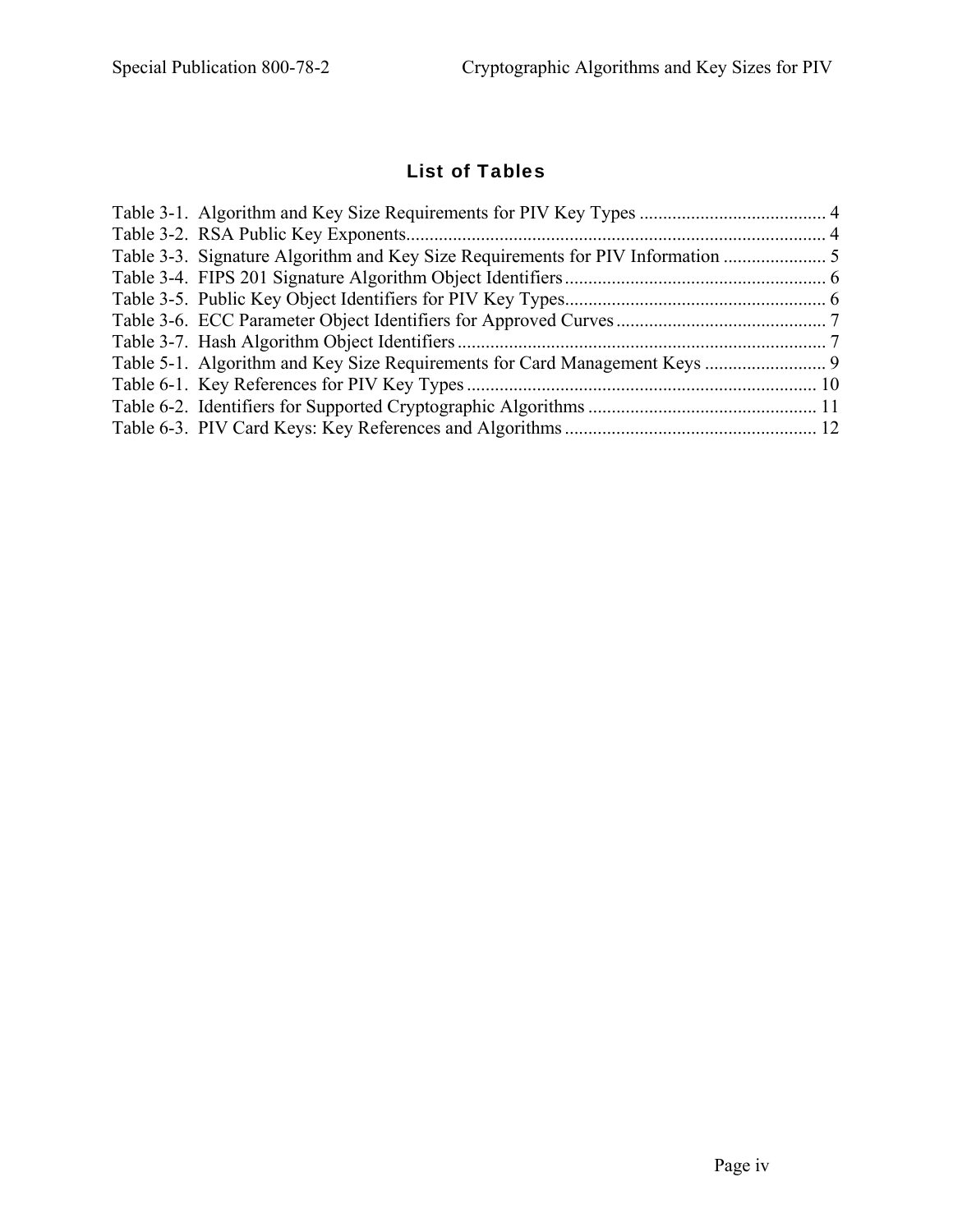### <span id="page-5-0"></span>**1. Introduction**

Homeland Security Presidential Directive (HSPD) 12 mandated the creation of new standards for interoperable identity credentials for physical and logical access to Federal government locations and systems. Federal Information Processing Standard 201 (FIPS 201), *Personal Identity Verification (PIV) of Federal Employees and Contractors*, was developed to establish standards for identity credentials [FIPS201]. This document, Special Publication 800-78-2, specifies the cryptographic algorithms and key sizes for PIV systems and is a companion document to FIPS 201.

## **1.1 Authority**

This document has been developed by the National Institute of Standards and Technology (NIST) in furtherance of its statutory responsibilities under the Federal Information Security Management Act (FISMA) of 2002, Public Law 107-347.

NIST is responsible for developing standards and guidelines, including minimum requirements, for providing adequate information security for all agency operations and assets, but such standards and guidelines shall not apply to national security systems. This recommendation is consistent with the requirements of the Office of Management and Budget (OMB) Circular A-130, Section 8b(3), Securing Agency Information Systems, as analyzed in A-130, Appendix IV: Analysis of Key Sections. Supplemental information is provided in A-130, Appendix III.

This recommendation has been prepared for use by Federal agencies. It may be used by nongovernmental organizations on a voluntary basis and is not subject to copyright. Nothing in this document should be taken to contradict standards and guidelines made mandatory and binding on Federal agencies by the Secretary of Commerce under statutory authority. Nor should this recommendation be interpreted as altering or superseding the existing authorities of the Secretary of Commerce, Director of OMB, or any other Federal official.

## **1.2 Purpose**

FIPS 201 defines requirements for the PIV lifecycle activities including identity proofing, registration, PIV Card issuance, and PIV Card usage. FIPS 201 also defines the structure of an identity credential that includes cryptographic keys. This document contains the technical specifications needed for the mandatory and optional cryptographic keys specified in FIPS 201 as well as the supporting infrastructure specified in FIPS 201 and the related Special Publication 800-73, *Interfaces for Personal Identity Verification* [SP800-73], and SP 800-76, *Biometric Data Specification for Personal Identity Verification* [SP800-76], that rely on cryptographic functions.

## **1.3 Scope**

The scope of this recommendation encompasses the PIV Card, infrastructure components that support issuance and management of the PIV Card, and applications that rely on the credentials supported by the PIV Card to provide security services. The recommendation identifies acceptable symmetric and asymmetric encryption algorithms, digital signature algorithms, key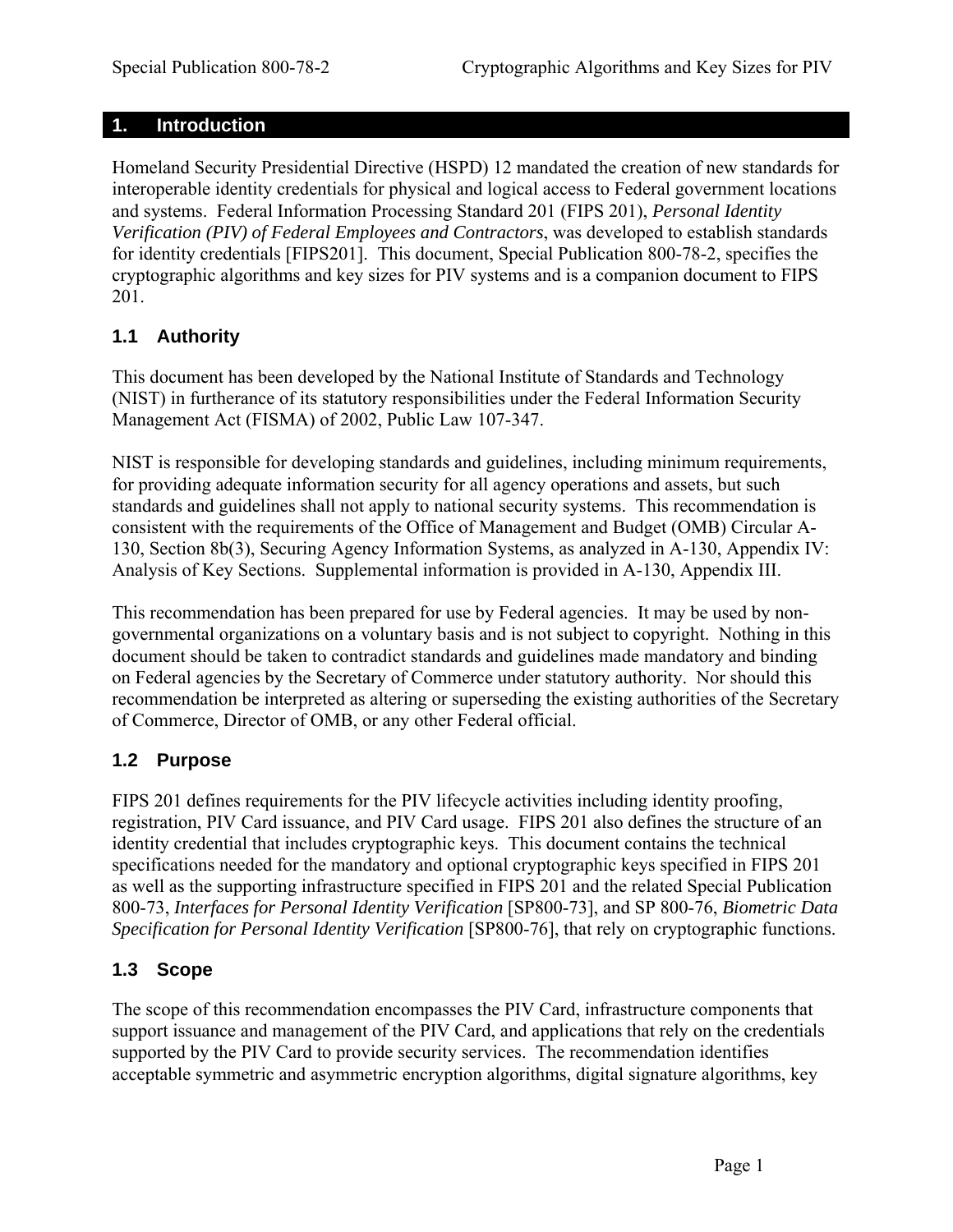<span id="page-6-0"></span>establishment schemes, and message digest algorithms, and specifies mechanisms to identify the algorithms associated with PIV keys or digital signatures.

Algorithms and key sizes have been selected for consistency with applicable Federal standards and to ensure adequate cryptographic strength for PIV applications. All cryptographic algorithms employed in this specification provide at least 80 bits of security strength. For detailed guidance on the strength of cryptographic algorithms, see [SP800-57(1)], *Recommendation on Key Management – Part 1: General*.

### **1.4 Audience and Assumptions**

This document is targeted at Federal agencies and implementers of PIV systems. Readers are assumed to have a working knowledge of cryptography and Public Key Infrastructure (PKI) technology.

### **1.5 Document Overview**

The document is organized as follows:

- Section 1, *Introduction*, provides the purpose, scope, audience, and assumptions of the document and outlines its structure.
- Section 2, *Application of Cryptography in FIPS 201*, identifies the cryptographic mechanisms and objects that employ cryptography as specified in FIPS 201 and its supporting documents.
- Section 3, *On Card Cryptographic Requirements*, describes the cryptographic  $\mathbf{r}$ requirements for cryptographic keys and authentication information stored on the PIV Card.
- Section 4, *Certificate Status Information*, describes the cryptographic requirements for status information generated by PKI Certification Authorities (CA) and Online Certificate Status Protocol (OCSP) responders.
- Section 5, *PIV Card Management Keys,* describes the cryptographic requirements for  $\ddot{\phantom{a}}$ management of information stored on the PIV Card.
- Section 6, *Identifiers for PIV Card Interfaces*, specifies key reference values and algorithm identifiers for the application programming interface and card commands defined in [SP 800-73].
- Appendix A, *Acronyms*, contains the list of acronyms used in this document.
- Appendix B, *References*, contains the list of documents used as references by this document.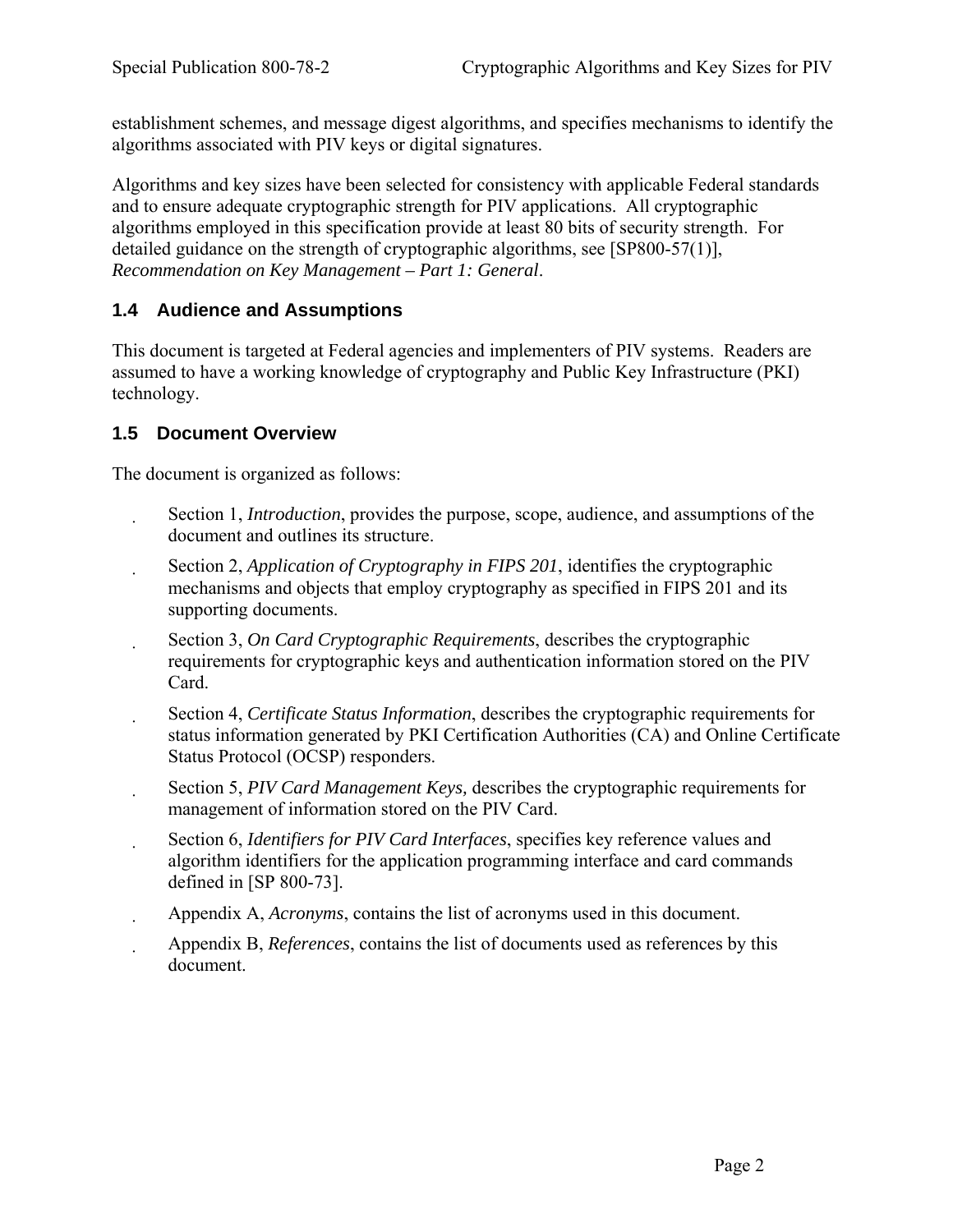# <span id="page-7-0"></span>**2. Application of Cryptography in FIPS 201**

FIPS 201 employs cryptographic mechanisms to authenticate cardholders, secure information stored on the PIV Card, and secure the supporting infrastructure.

FIPS 201 and its supporting documents specify a suite of keys to be stored on the PIV Card for personal identity verification, digital signature generation, and key management. The PIV cryptographic keys specified in FIPS 201 are:

- the asymmetric PIV Authentication Key;
- a Card Authentication Key, which may be symmetric or asymmetric;
- an asymmetric Digital Signature Key for signing documents and messages; and
- an asymmetric Key Management Key, supporting key establishment or key transport.

The cryptographic algorithms, key sizes, and parameters that may be used for these keys are specified in Section 3.1. PIV Cards must implement private key computations for one or more of the algorithms identified in this section.

Cryptographically protected objects specified in FIPS 201, SP 800-73, and SP 800-76 include:

- the X.509 certificates for each asymmetric key on the PIV Card;
- a digitally signed *Card Holder Unique Identifier* (CHUID);
- digitally signed biometrics using the Common Biometric Exchange Formats Framework (CBEFF) signature block; and
- the SP 800-73 *Security Object*, which is a digitally signed hash table.

The cryptographic algorithms, key sizes, and parameters that may be used to protect these objects are specified in Section 3.2. Certification Authorities (CA) and card management systems that protect these objects must support one or more of the cryptographic algorithms, key sizes, and parameters specified in Section 3.2.

Applications may be designed to use any or all of the cryptographic keys and objects stored on the PIV Card. Where maximum interoperability is required, applications should support all of the identified algorithms, key sizes, and parameters specified in Sections 3.1 and 3.2.

FIPS 201 requires CAs and Online Certificate Status Protocol (OCSP) responders to generate and distribute digitally signed Certificate Revocation Lists (CRL) and OCSP status messages. These revocation mechanisms support validation of the PIV Card, the PIV cardholder, the cardholder's digital signature key, and the cardholder's key management key.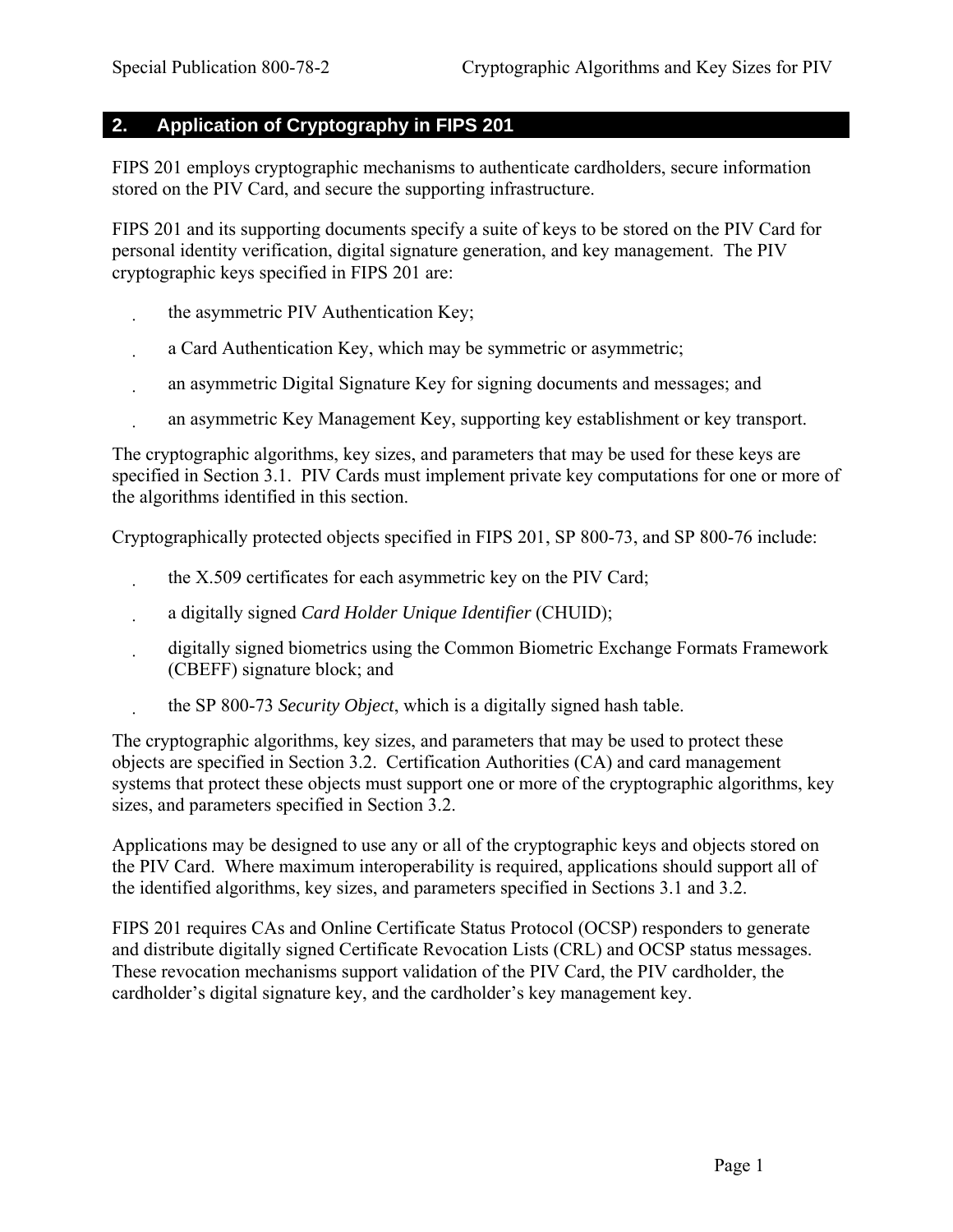The signed revocation mechanisms specified in FIPS 201 are:

X.509 CRLs that specify the status of a group of X.509 certificates; and

OCSP status response messages that specify the status of a particular X.509 certificate.

The cryptographic algorithms, key sizes, and parameters that may be used to sign these mechanisms are specified in Section 4. Section 4 also describes rules for encoding the signatures to ensure interoperability.

FIPS 201 permits optional card management operations. These operations may only be performed after the PIV Card authenticates the card management system. Card management systems are authenticated through the use of card management keys. The cryptographic algorithms and key sizes that may be used for these keys are specified in Section 5.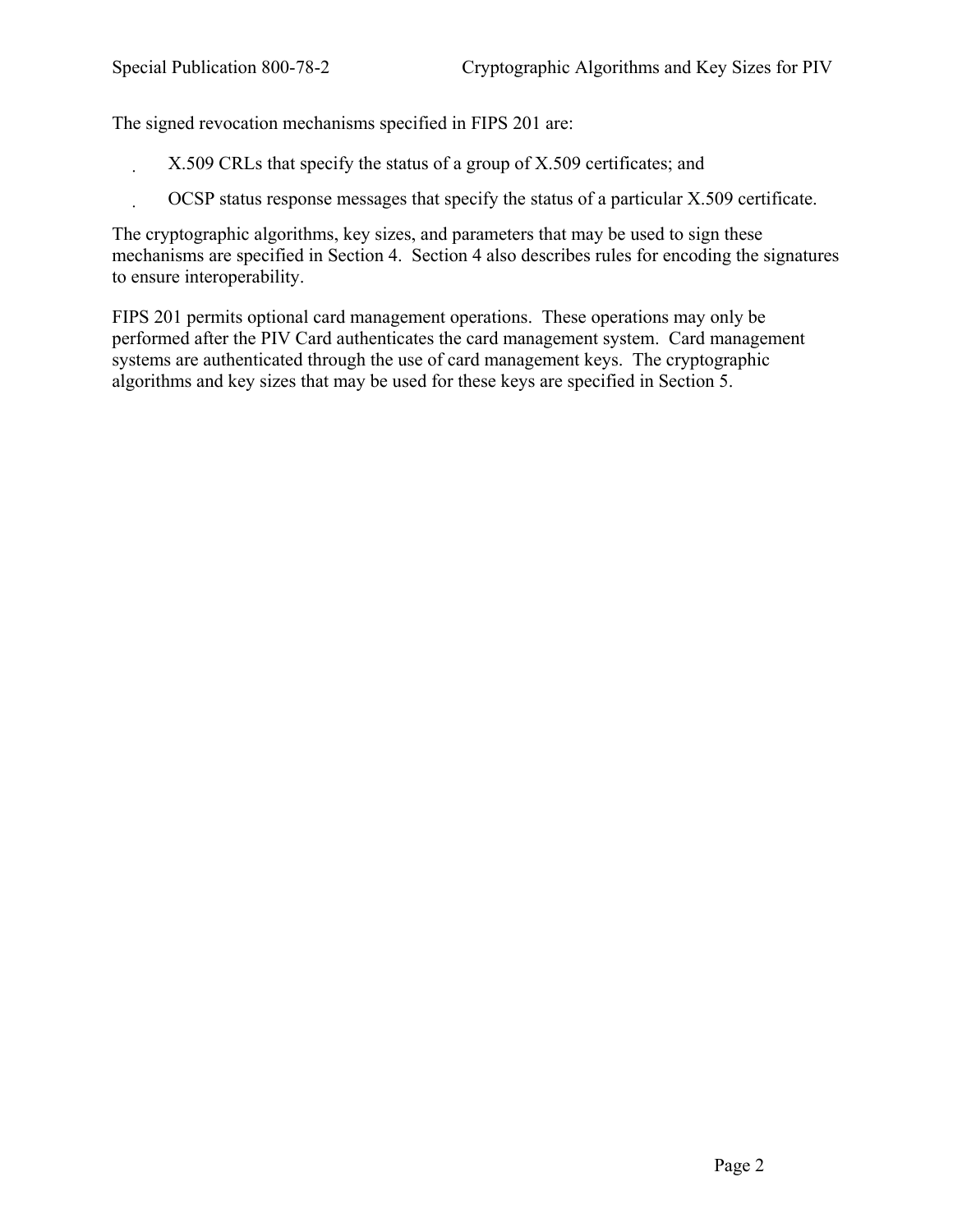### <span id="page-9-0"></span>**3. On Card Cryptographic Requirements**

FIPS 201 identifies a suite of objects that are stored on the PIV Card for use in authentication mechanisms or in other security protocols. These objects may be divided into three classes: cryptographic keys, signed authentication information stored on the PIV Card, and message digests of information stored on the PIV Card. Cryptographic requirements for PIV keys are detailed in Section 3.1. Cryptographic requirements for other stored objects are detailed in Section 3.2.

## **3.1 PIV Cryptographic Keys**

FIPS 201 specifies four different classes of cryptographic keys to be used as credentials by the PIV cardholder:

- the mandatory PIV Authentication Key;
- an optional Card Authentication Key;
- an optional Digital Signature Key; and
- an optional Key Management Key.

[Table 3-1](#page-10-1) establishes specific requirements for cryptographic algorithms and key sizes for each key type. [Table 3-1](#page-10-1) also specifies time periods with different sets of acceptable algorithms for each key type. Note that use of 1024-bit RSA for digital signature and key management keys was phased out in 2008. The use of 1024-bit RSA for authentication keys is permitted to leverage current products and promote efficient adoption of FIPS 201, but must be phased out by 12/31/2013. Two key Triple-DES (2TDEA) authentication keys must be phased out by 12/31/2010. These requirements anticipate that digital signature and key management keys will be used to protect data for longer periods of time, while data enciphered solely for authentication is usually a random challenge (rather than sensitive information) and is generally not retained.

In addition to the key sizes, keys must be generated using secure parameters. Rivest, Shamir, Adleman (RSA) keys must be generated using appropriate exponents, as specified in [Table 3-2.](#page-10-2) Elliptic curve keys must correspond to one of the following recommended curves from [FIPS186]:

- Curve P-256; *or*
- Curve P-384.

To promote interoperability, this specification further limits PIV Authentication and Card Authentication elliptic curve keys to a single curve (P-256). PIV cryptographic keys for digital signatures and key management may use P-256 or P-384, based on application requirements. There is no phase out date specified for either curve.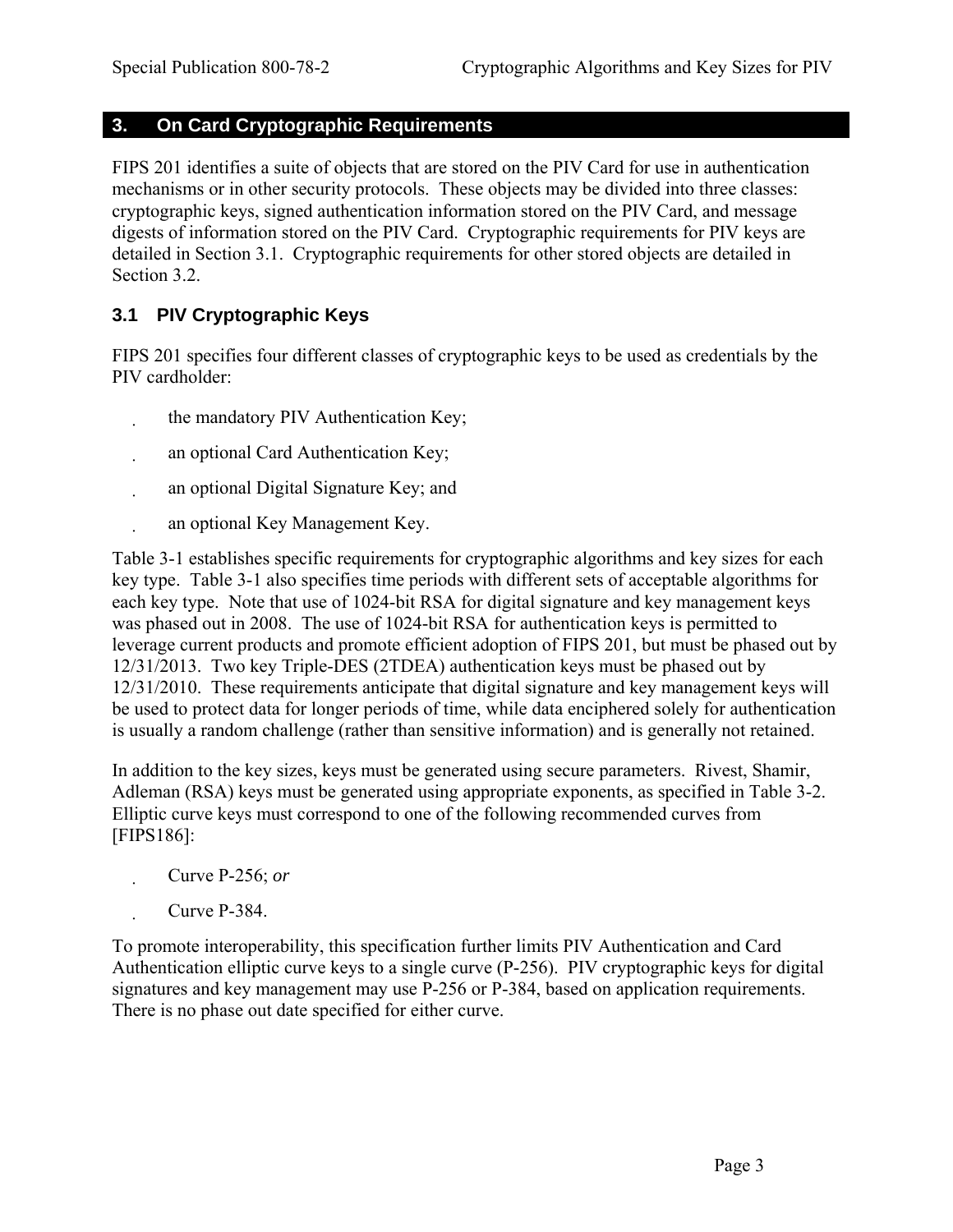<span id="page-10-1"></span><span id="page-10-0"></span>

| <b>PIV Key Type</b>     | <b>Time Period for Use</b>     | <b>Algorithms and Key Sizes</b>                                                                  |
|-------------------------|--------------------------------|--------------------------------------------------------------------------------------------------|
| PIV Authentication Key  | Through 12/31/2013             | RSA (1024 or 2048 bits)<br>ECDSA (Curve P-256)                                                   |
|                         | After 12/31/2013               | RSA (2048 bits)<br>ECDSA (Curve P-256)                                                           |
| Card Authentication Key | Through 12/31/2010             | 2TDFA<br>3TDEA<br>AES-128, AES-192, or AES-256<br>RSA (1024 or 2048 bits)<br>ECDSA (Curve P-256) |
|                         | 1/1/2011 through<br>12/31/2013 | 3TDFA<br>AES-128, AES-192, or AES-256<br>RSA (1024 or 2048 bits)<br>ECDSA (Curve P-256)          |
|                         | After 12/31/2013               | 3TDFA<br>AES-128, AES-192, or AES-256<br>RSA (2048 bits)<br>ECDSA (Curve P-256)                  |
| Digital Signature Key   | After 12/31/2008               | RSA (2048 bits)<br>ECDSA (Curves P-256 or P-384)                                                 |
| Key Management Key      | After 12/31/2008               | RSA key transport (2048 bits);<br>ECDH (Curves P-256 or P-384)                                   |

**Table 3-1. Algorithm and Key Size Requirements for PIV Key Types** 

This specification also restricts the size of the RSA exponent that may be associated with PIV keys. Implementations of this specification must choose an exponent greater than or equal to 65,537. Upper bounds for the exponent are based on key length; see [Table 3-2](#page-10-2) for complete details.

#### **Table 3-2. RSA Public Key Exponents**

<span id="page-10-2"></span>

| <b>RSA Modulus Size</b> | Minimum exponent                          | <b>Maximum exponent</b> |
|-------------------------|-------------------------------------------|-------------------------|
| 1024                    | (20)<br>$\sqrt{2}$<br>O <sub>2</sub><br>∸ | $\sim 864$<br>—         |
| 2048                    | 03.33                                     | $\sim 1824$<br>_        |

This specification requires that the Key Management Key must be an RSA key transport key or an Elliptic Curve Diffie-Hellman (ECDH) key. The specifications for RSA key transport are [PKCS1] and [SP800-56B]; the specification for ECDH is [SP800-56A].

## **3.2 Authentication Information Stored on the PIV Card**

#### **3.2.1 Specification of Digital Signatures on Authentication Information**

FIPS 201 requires the use of digital signatures to protect the integrity and authenticity of information stored on the PIV Card. FIPS 201 and SP 800-73 require digital signatures on the following objects stored on the PIV Card: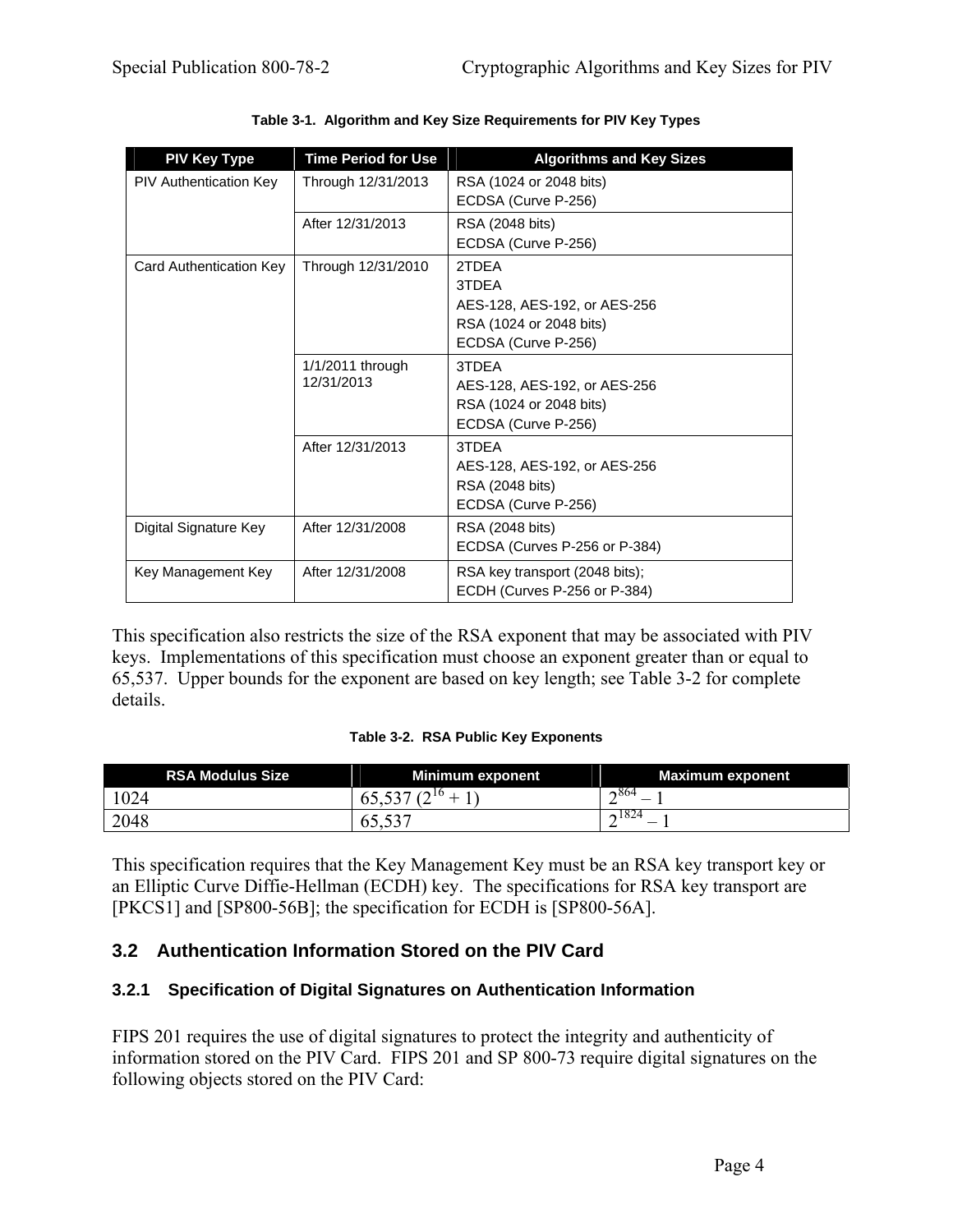- <span id="page-11-0"></span>X.509 public key certificates;
- the CHUID;
- biometric information (e.g., fingerprints); and
- the SP 800-73 Security Object.

Approved Digital Signature algorithms are specified in [FIPS 186]. Table 3-3 provides specific requirements for digitally signed information stored on the PIV Card. The first column specifies two time periods; the remaining columns specify public key algorithms and hash algorithms for generating digital signatures. For signatures on the X.509 public key certificates, the CHUID, Security Object, and stored biometrics, the hash algorithm that must be used to generate the signature is determined by the signature generation date. Agencies are cautioned that generating digital signatures with elliptic curve algorithms may initially limit interoperability.

| <b>Signature</b><br>Generation Date <sup>1</sup> | <b>Public Key Algorithms</b><br>and Key Sizes | <b>Hash Algorithms</b> | <b>Padding Scheme</b> |
|--------------------------------------------------|-----------------------------------------------|------------------------|-----------------------|
| Through<br>12/31/2010                            |                                               | SHA-1                  | PKCS #1 v1.5          |
|                                                  | RSA (2048 or 3072)                            | SHA-256                | <b>PKCS #1 v1.5</b>   |
|                                                  |                                               | SHA-256                | <b>PSS</b>            |
|                                                  | ECDSA (Curve P-256)                           | SHA-256                | N/A                   |
|                                                  | ECDSA (Curve P-384)                           | SHA-384                | N/A                   |
|                                                  | RSA (2048 or 3072)                            | SHA-256                | <b>PKCS #1 v1.5</b>   |
| After 12/31/2010                                 |                                               | SHA-256                | <b>PSS</b>            |
|                                                  | ECDSA (Curve P-256)                           | SHA-256                | N/A                   |
|                                                  | ECDSA (Curve P-384)                           | <b>SHA-384</b>         | N/A                   |

**Table 3-3. Signature Algorithm and Key Size Requirements for PIV Information** 

Note: 2010 is a transition period where both SHA-1 and SHA-256 are recommended for generation of RSA signatures. Beginning in 2011, only SHA-256 may be used to generate RSA signatures on PIV objects. RSA signatures generated with SHA-256 may use either the PKCS #1 v1.5 padding scheme or the Probabilistic Signature Scheme (PSS) padding as defined in [PKCS1]. (This specification does not permit generation of RSA signatures with SHA-1 and PSS padding, since most current implementations of RSA use the padding scheme defined in PKCS #1 v1.5). The PSS padding scheme OID is independent of the hash algorithm; the hash algorithm is specified as a parameter (for details, see [PKCS1]). Implementations of this specification must use the SHA-256 hash algorithm when generating RSA-PSS signatures. Agencies may wish to transition to the PSS padding scheme as they transition to SHA-256.

- For each X.509 public key certificate: the notBefore time in the certificate.
- For all other objects:
	- o the signingTime attribute (if present) in the object's Cryptographic Message Syntax (CMS), or
	- o the notBefore time encoded in the PIV Authentication certificate if the signingTime attribute is omitted in the object's CMS.

<span id="page-11-1"></span> $\overline{a}$ To determine signature generation dates for the purpose of PIV Data Model Testing as outlined in SP 800-85B, the following date attributes should be used: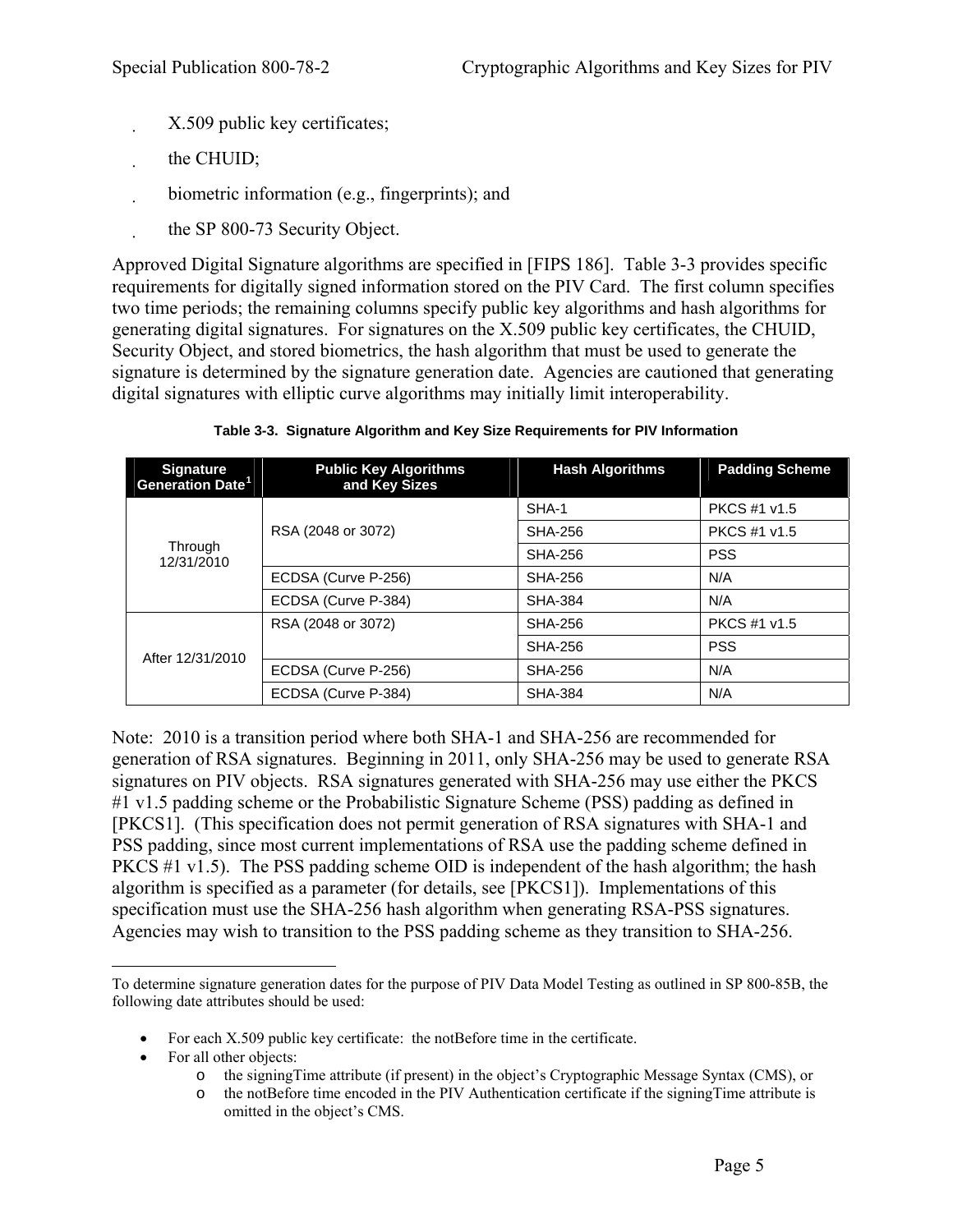<span id="page-12-0"></span>FIPS 201, SP 800-73, and SP 800-76 specify formats for the CHUID, the Security Object, the biometric information, and X.509 public key certificates, which rely on object identifiers (OID) to specify which signature algorithm was used to generate the digital signature. The object identifiers specified in Table 3-4, below, must be used in FIPS 201 implementations to identify the signature algorithm.

| <b>Signature Algorithm</b> | <b>Object Identifier</b>                                                             |  |  |
|----------------------------|--------------------------------------------------------------------------------------|--|--|
| RSA with SHA-1 and         | sha1WithRSAEncryption ::= $\{iso(1)$ member-body(2) $us(840)$ rsadsi(113549)         |  |  |
| PKCS v1.5 padding          | $pkcs(1) pkcs-1(1) 5$                                                                |  |  |
| RSA with SHA-256 and       | sha256WithRSAEncryption ::= $\{iso(1)$ member-body(2) $us(840)$ rsadsi(113549)       |  |  |
| PKCS v1.5 padding          | $pkcs(1) pkcs-1(1) 11$                                                               |  |  |
| RSA with SHA-256 and       | id-RSASSA-PSS ::= $\{iso(1)$ member-body(2) us $(840)$ rsadsi $(113549)$ pkcs $(1)$  |  |  |
| PSS padding                | pkcs-1(1) 10}                                                                        |  |  |
| ECDSA with SHA-256         | ecdsa-with-SHA256 ::= $\{iso(1)$ member-body(2) $us(840)$ ansi-X9-62(10045)          |  |  |
|                            | signatures(4) ecdsa-with-SHA2 $(3)$ 2}                                               |  |  |
| ECDSA with SHA-384         | ecdsa-with-SHA384 ::= $\frac{1}{1}$ (iso(1) member-body(2) us(840) ansi-X9-62(10045) |  |  |
|                            | signatures(4) ecdsa-with-SHA2 (3) 3}                                                 |  |  |

|  |  | Table 3-4. FIPS 201 Signature Algorithm Object Identifiers |
|--|--|------------------------------------------------------------|
|  |  |                                                            |

#### **3.2.2 Specification of Public Keys In X.509 Certificates**

FIPS 201 requires generation and storage of an X.509 certificate to correspond with each asymmetric private key contained on the PIV Card. X.509 certificates include object identifiers to specify the cryptographic algorithm associated with a public key. Table 3-5, below, specifies the object identifiers that may be used in certificates to indicate the algorithm for a subject public key.

| <b>PIV Key Type</b>                                                                 | <b>Asymmetric</b><br>Algorithm | <b>Object Identifier</b>                                                   |
|-------------------------------------------------------------------------------------|--------------------------------|----------------------------------------------------------------------------|
| <b>PIV Authentication Key:</b><br>Card Authentication Key;<br>Digital Signature Key | <b>RSA</b>                     | {iso(1) member-body(2) us(840) rsadsi(113549) pkcs(1) pkcs-1(1) 1}         |
|                                                                                     | <b>ECDSA</b>                   | {iso(1) member-body(2) us(840) ansi-X9-62(10045)<br>id-publicKeyType(2) 1} |
| Key Management Key                                                                  | <b>RSA</b>                     | $\{iso(1)$ member-body(2) us(840) rsadsi(113549) pkcs(1) pkcs-1(1) 1}      |
|                                                                                     | <b>ECDH</b>                    | {iso(1) member-body(2) us(840) ansi-X9-62(10045)<br>id-publicKeyType(2) 1} |

A single object identifier is specified in Table 3-5 for all elliptic curve keys. An additional object identifier must be supplied in a parameters field to indicate the elliptic curve associated with the key. Table 3-6, below, identifies the named curves and associated OIDs. (RSA exponents are encoded with the modulus in the certificate's subject public key, so the OID is not affected.)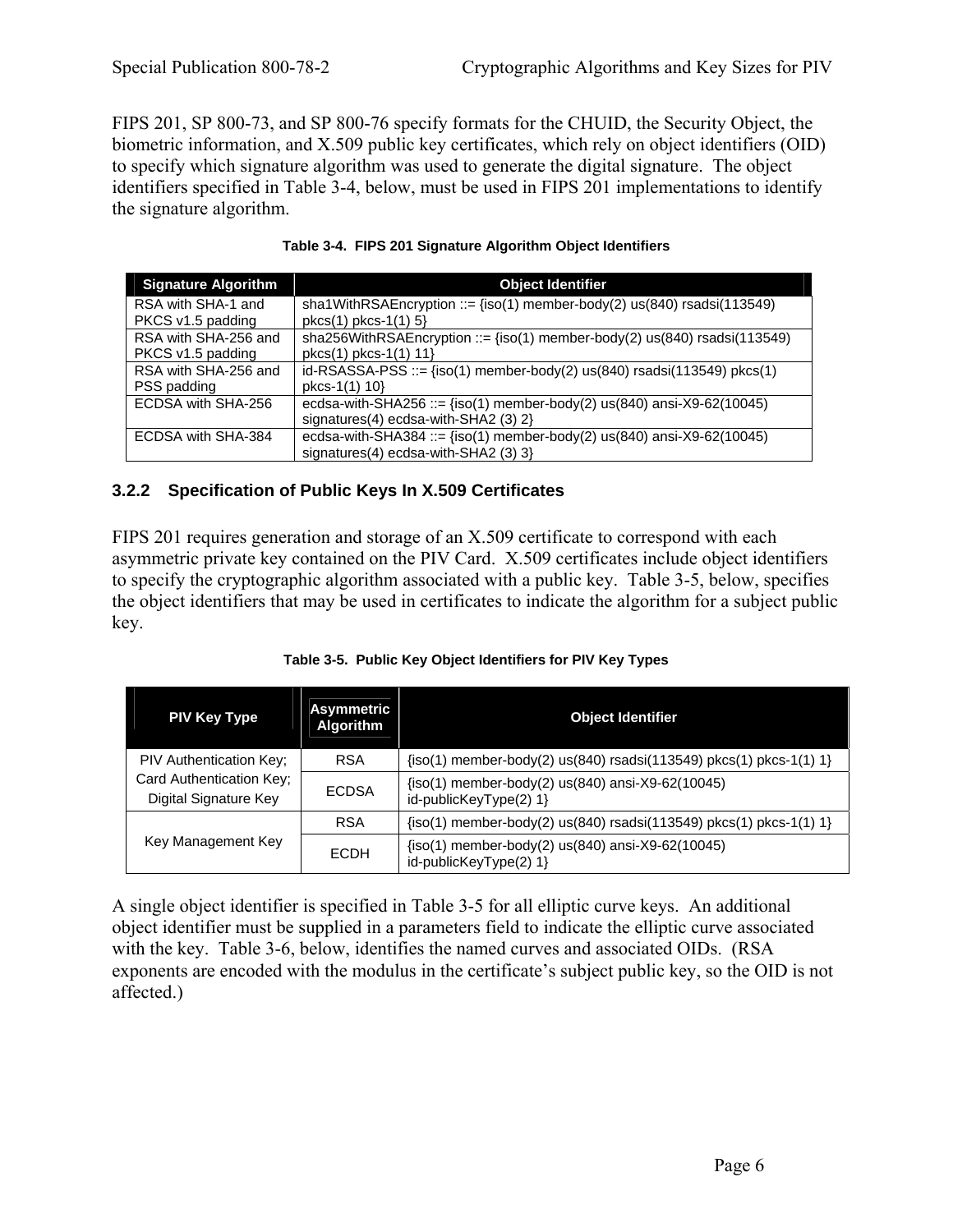<span id="page-13-0"></span>

| Asymmetric<br><b>Algorithm</b> | <b>Object Identifier</b>                                                                |  |  |
|--------------------------------|-----------------------------------------------------------------------------------------|--|--|
| Curve $P-256$                  | ansip256r1 ::= { iso(1) member-body(2) us(840) ansi-X9-62(10045) curves(3) prime(1) 7 } |  |  |
| Curve P-384                    | ansip384r1 ::= { iso(1) identified-organization(3) certicom(132) curve(0) 34 }          |  |  |

### **3.2.3 Specification of Message Digests in the SP 800-73 Security Object**

SP 800-73 mandates inclusion of a Security Object consistent with the Authenticity/Integrity Code defined by the International Civil Aviation Organization (ICAO) in [MRTD]. This object contains message digests of other digital information stored on the PIV Card and is digitally signed. This specification requires that the message digests of digital information be computed using the same hash algorithm used to generate the digital signature on the Security Object. The set of acceptable algorithms depends upon the signature generation date, as specified in Table 3-3. The Security Object format identifies the hash algorithm used when computing the message digests by inclusion of an object identifier; the appropriate object identifiers are identified in Table 3-7.

| <b>Hash Algorithm</b> | <b>Algorithm OID</b>                                                                                                               |  |  |
|-----------------------|------------------------------------------------------------------------------------------------------------------------------------|--|--|
| SHA-1                 | $id$ -sha1 ::= {iso(1) identified-organization(3) oiw(14) secsig(3) algorithms(2) 26}                                              |  |  |
| SHA-256               | $id$ -sha256 ::= {joint-iso-itu-t(2) country(16) us(840) organization(1) gov(101) csor(3)<br>nistalgorithm $(4)$ hashalgs $(2)$ 1} |  |  |
| SHA-384               | id-sha384 ::= {joint-iso-itu-t(2) country(16) us(840) organization(1) gov(101) csor(3)<br>nistalgorithm(4) hashalgs(2) $2$ }       |  |  |

#### **Table 3-7. Hash Algorithm Object Identifiers**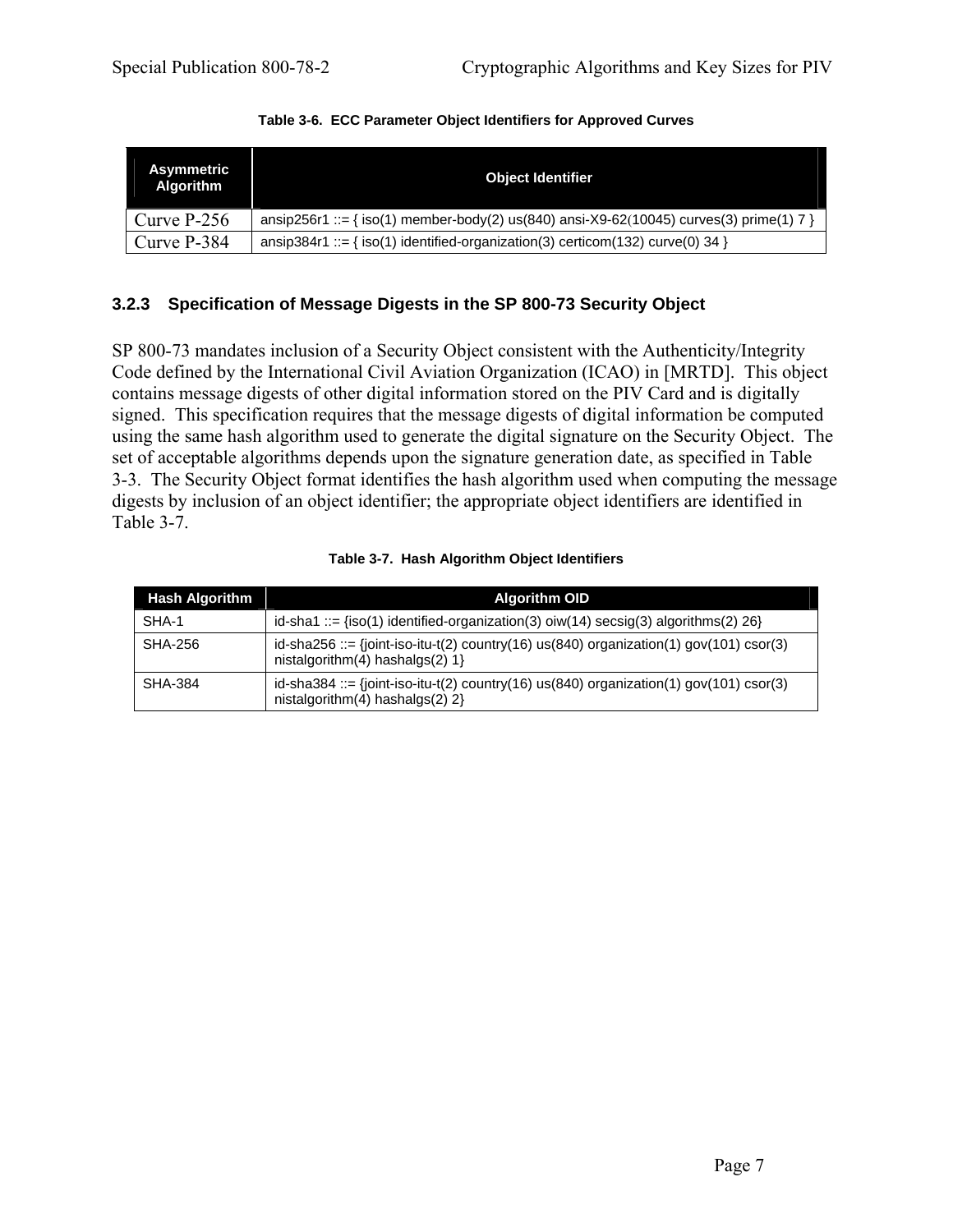#### <span id="page-14-0"></span>**4. Certificate Status Information**

The FIPS 201 functional component *PIV Card Issuance and Management Subsystem* generates and distributes status information for PIV asymmetric keys. FIPS 201 mandates two formats for certificate status information:

X.509 CRLs; *and*

 $\overline{a}$ 

OCSP status response messages.

The CRLs and OCSP status responses are digitally signed to support authentication and integrity using a key size and hash algorithm that satisfy the requirements for signing PIV information, as specified in Table 3-3<sup>[2](#page-14-1)</sup>, and that are at least as large as the key size and hash algorithm used to sign the certificate.

CRLs and OCSP messages rely on object identifiers to specify which signature algorithm was used to generate the digital signature. The object identifiers specified in Table 3-4 must be used in CRLs and OCSP messages to identify the signature algorithm.

<span id="page-14-1"></span> $2^2$  CRLs and OCSP status responses that only provide status information for certificates that were signed with 1024bit RSA keys may be signed using 1024-bit RSA keys.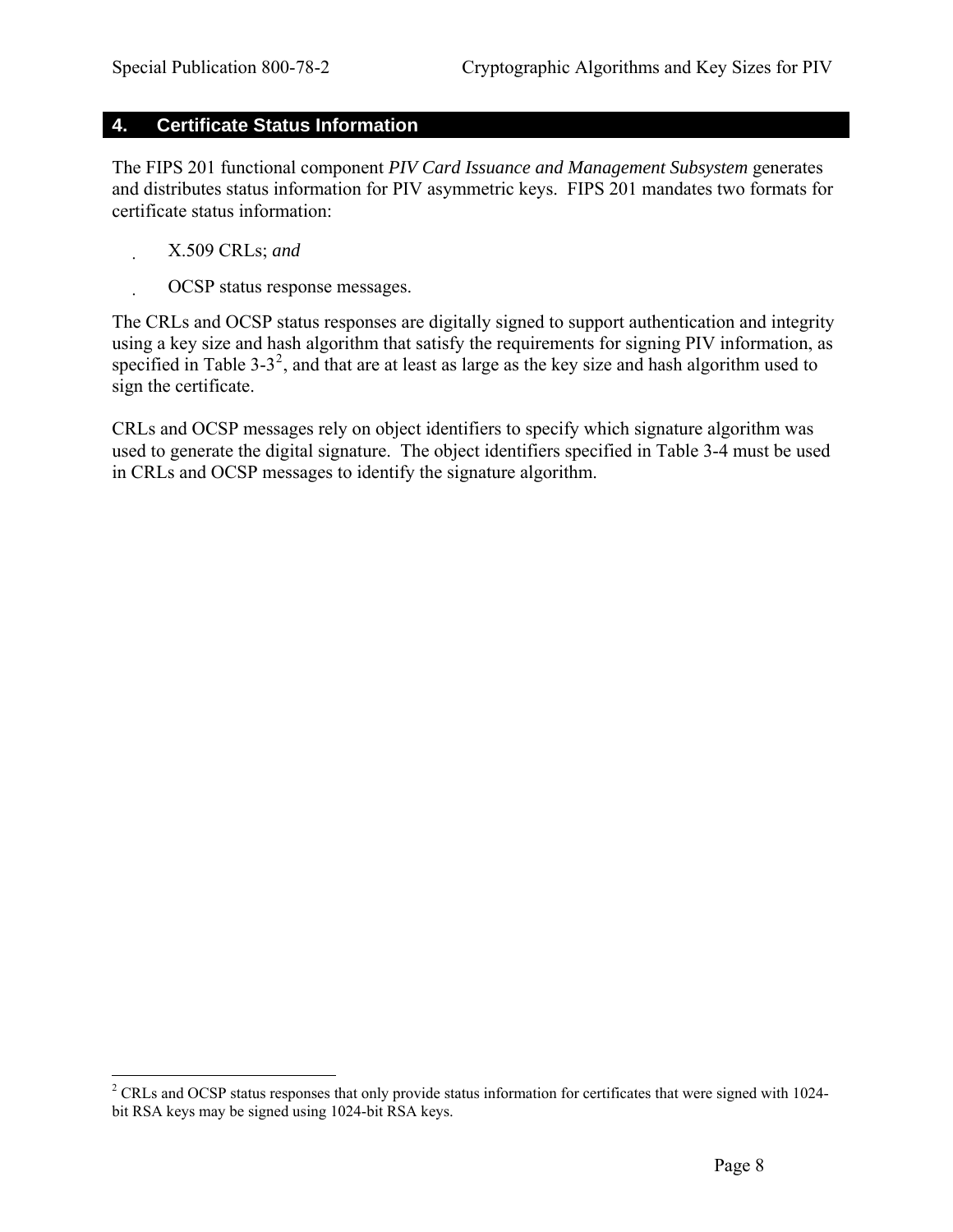# <span id="page-15-0"></span>**5. PIV Card Management Keys**

PIV Cards may support card activation by the card management system to support card personalization and post-issuance card update. PIV Cards that support card personalization and post-issuance updates perform a challenge response protocol using a symmetric cryptographic key (i.e., the PIV Card Management Key) to authenticate the card management system. After successful authentication, the card management system can modify information stored in the PIV Card. Table 5-1, below, establishes specific requirements for cryptographic algorithms and key sizes for PIV Card Management Keys according to the card expiration date.

| <b>Card Expiration Date</b> | <b>Algorithm</b>             |
|-----------------------------|------------------------------|
| Through 12/31/2010          | 2TDEA                        |
|                             | 3TDEA                        |
|                             | AES-128, AES-192, or AES-256 |
| After 12/31/2010            | 3TDEA                        |
|                             | AES-128, AES-192, or AES-256 |

#### **Table 5-1. Algorithm and Key Size Requirements for Card Management Keys**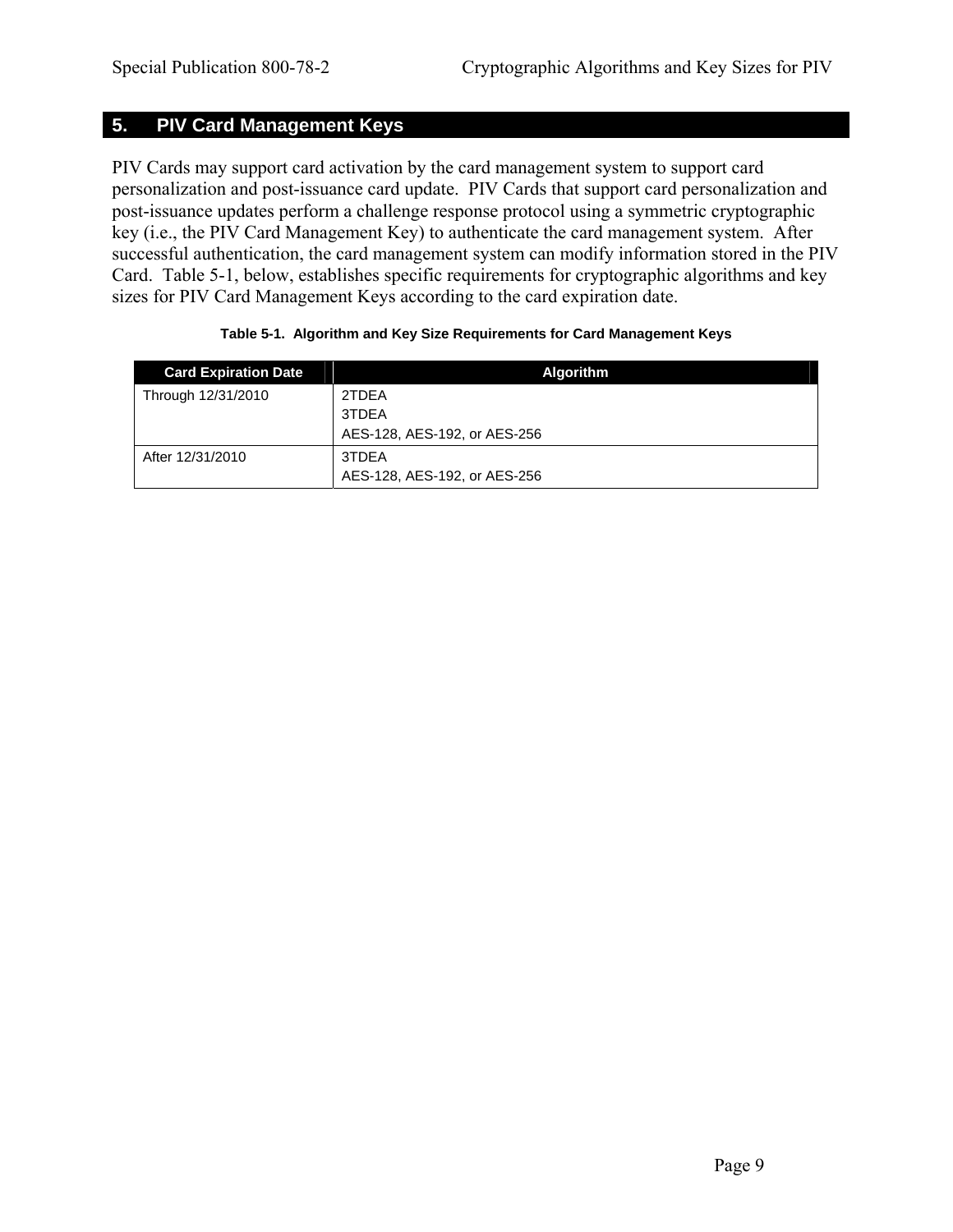# <span id="page-16-0"></span>**6. Identifiers for PIV Card Interfaces**

SP 800-73 defines an application programming interface, the *End-Point PIV Client Application Programming Interface* (Part 3), and a set of mandatory card commands, the *End-Point PIV Card Application Card Command Interface* (Part 2). The command syntaxes for these interfaces identify PIV keys using one-byte key references; their associated algorithms are specified using one-byte algorithm identifiers. The same identifiers are used in both interfaces.

Section 6.1 specifies the key reference values for each of the PIV key types. Section 6.2 defines algorithm identifiers for each cryptographic algorithm supported by this specification. Section 6.3 identifies valid combinations of key reference values and algorithm identifiers based on the period of use.

## **6.1 Key Reference Values**

A PIV Card key reference is a one-byte identifier that specifies a cryptographic key according to its PIV Key Type. Table 6-1 defines the key reference values used on the PIV interfaces for PIV Key Types.

| <b>PIV Key Type</b>           | <b>Key Reference Value</b> |
|-------------------------------|----------------------------|
| <b>PIV Authentication Key</b> | '9A'                       |
| Card Management Key           | '9B'                       |
| Digital Signature Key         | '9C'                       |
| Key Management Key            | '9D'                       |
| Card Authentication Key       | '9F'                       |

#### **Table 6-1. Key References for PIV Key Types**

# **6.2 PIV Card Algorithm Identifiers**

A PIV Card algorithm identifier is a one-byte identifier that specifies a cryptographic algorithm and key size. For symmetric cryptographic operations, the algorithm identifier also specifies a mode of operation (i.e., ECB). Table 6-2 lists the algorithm identifiers for the cryptographic algorithms that may be recognized on the PIV interfaces. All other algorithm identifier values are reserved for future use.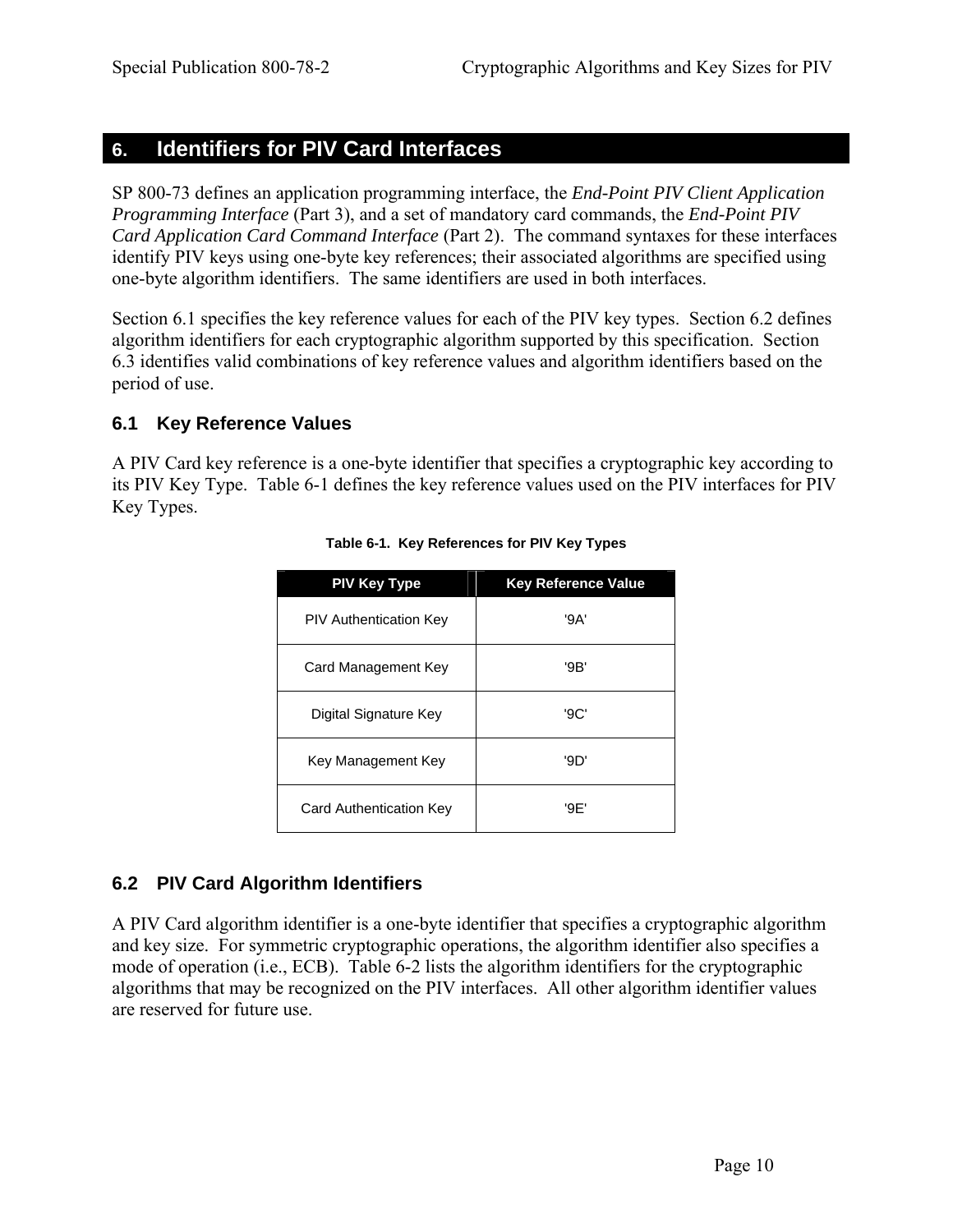<span id="page-17-0"></span>

| <b>Algorithm Identifier</b> | <b>Algorithm - Mode</b>                                                   |
|-----------------------------|---------------------------------------------------------------------------|
| '00'                        | 3 Key Triple DES - ECB                                                    |
| '01'                        | 2 Key Triple DES - ECB                                                    |
| '03'                        | 3 Key Triple DES - ECB                                                    |
| '06'                        | RSA 1024 bit modulus, 65,537 $\leq$ exponent $\leq 2^{864}$ - 1           |
| '07'                        | RSA 2048 bit modulus, 65,537 $\leq$ exponent $\leq$ 2 <sup>1824</sup> - 1 |
| '08'                        | $AES-128 - ECB$                                                           |
| '0A'                        | $AES-192 - ECB$                                                           |
| 'OC'                        | $AES-256 - ECB$                                                           |
| '11'                        | ECC: Curve P-256                                                          |
| '14'                        | ECC: Curve P-384                                                          |

#### **Table 6-2. Identifiers for Supported Cryptographic Algorithms**

Note that both the '00' and '03' algorithm identifiers correspond to 3 Key Triple DES – ECB.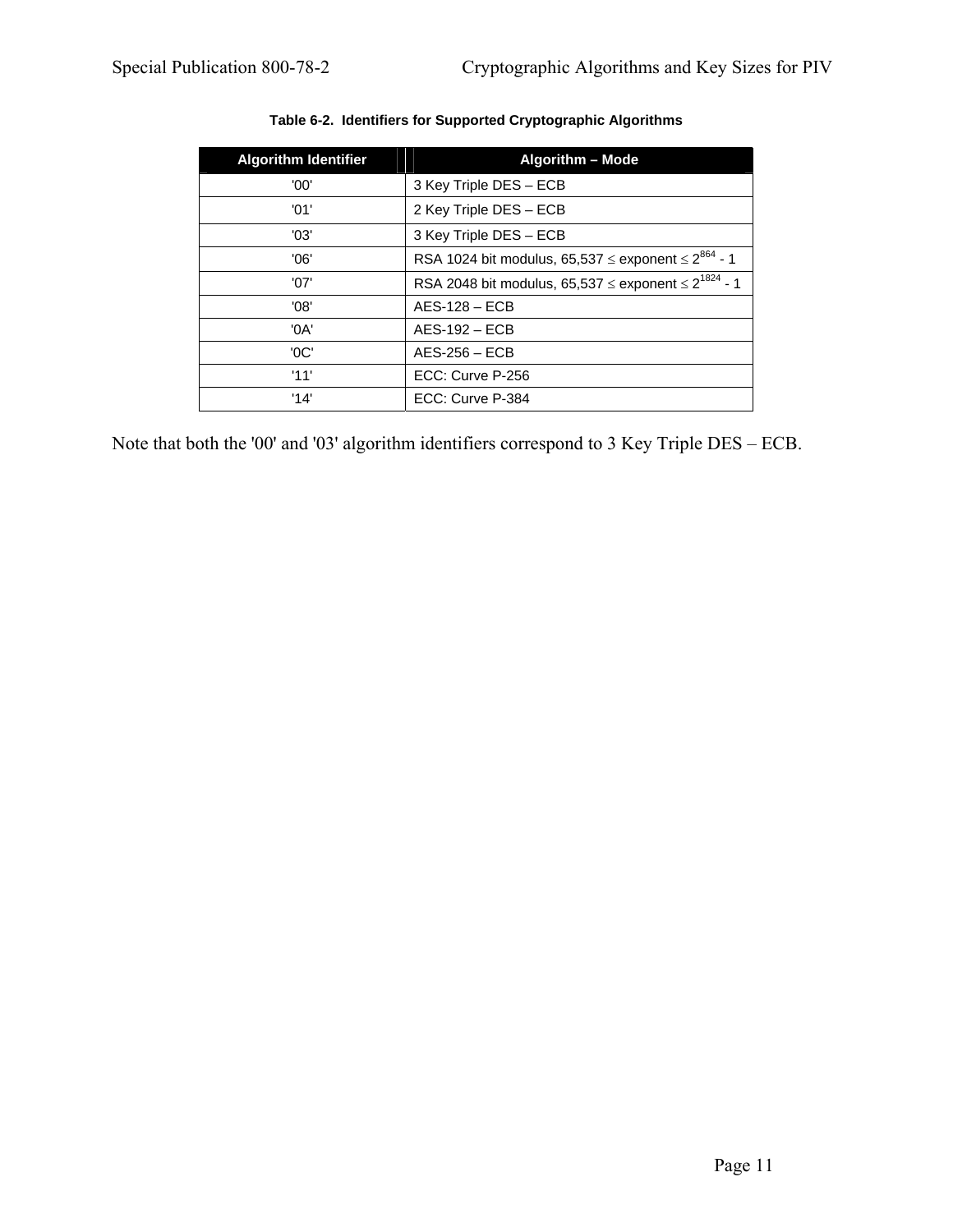## <span id="page-18-0"></span>**6.3 Algorithm Identifiers for PIV Key Types**

Table 6-3 summarizes the set of algorithms supported for each key reference value based on the time period of use.

| <b>PIV Key Type</b>           | <b>Key Reference</b><br>Value | <b>Time Period for Use</b>     | <b>Permitted Algorithm Identifiers</b>               |  |
|-------------------------------|-------------------------------|--------------------------------|------------------------------------------------------|--|
| <b>PIV Authentication Key</b> | '9A'                          | Through 12/31/2013             | '06', '07', '11'                                     |  |
|                               |                               | After 12/31/2013               | '07'. '11'                                           |  |
| Card Management Key           | '9B'                          | Through 12/31/2010             | '00', '01', '03', '08', '0A', '0C'                   |  |
|                               |                               | After 12/31/2010               | '00', '03', '08', '0A', '0C'                         |  |
| Digital Signature Key         | '9C'                          | After 12/31/2008               | '07', '11', '14'                                     |  |
| Key Management Key            | '9D'                          | After 12/31/2008               | '07'. '11'. '14'                                     |  |
|                               | '9E'                          | Through 12/31/2010             | '00', '01', '03', '06', '07', '08', '0A', '0C', '11' |  |
| Card Authentication Key       |                               | 1/1/2011 Through<br>12/31/2013 | '00', '03', '06', '07', '08', '0A', '0C', '11'       |  |
|                               |                               | After 12/31/2014               | '00', '03', '07', '08', '0A', '0C', '11'             |  |

|  |  | Table 6-3. PIV Card Keys: Key References and Algorithms |
|--|--|---------------------------------------------------------|
|  |  |                                                         |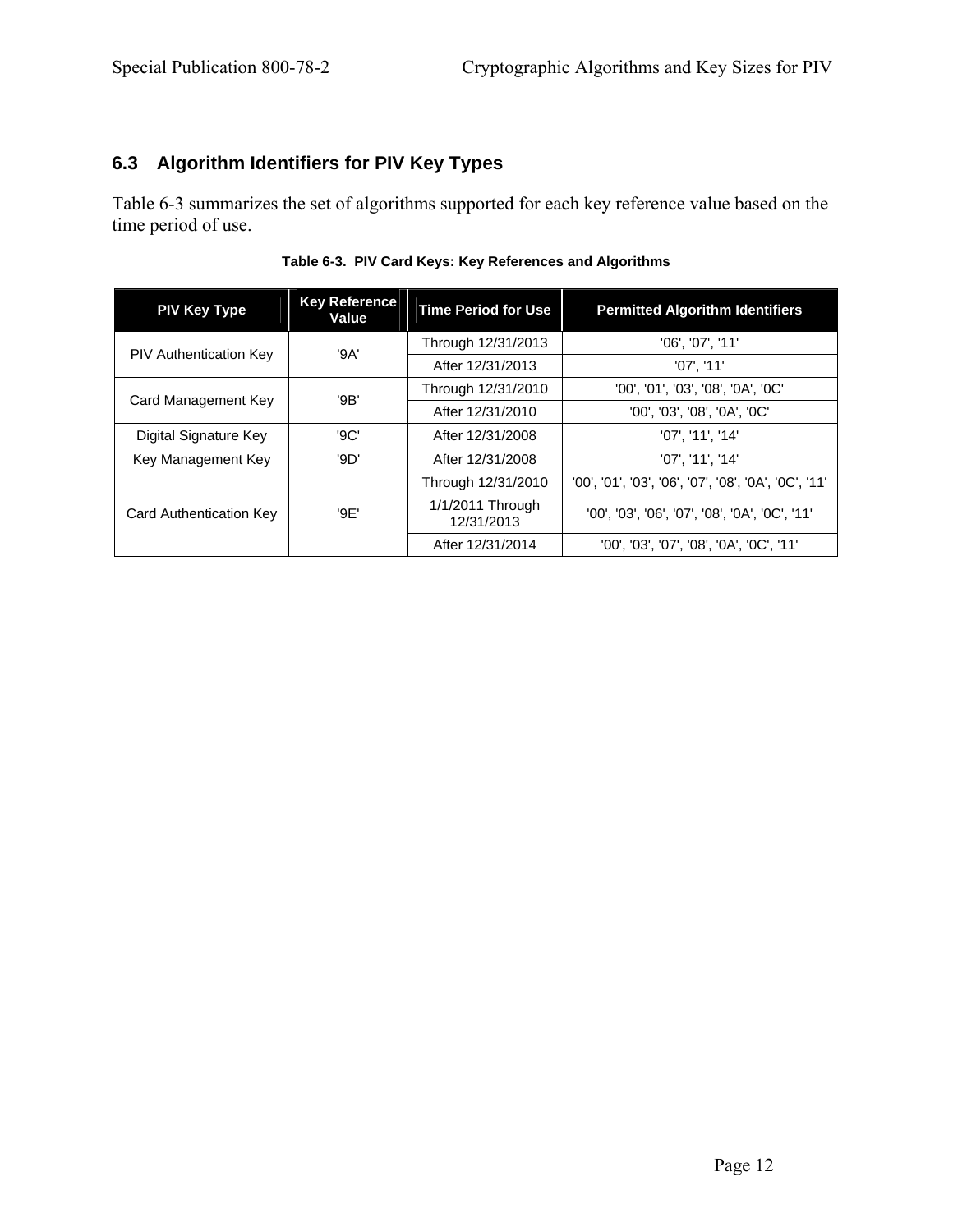# <span id="page-19-0"></span>**Appendix A—Acronyms**

The following abbreviations and acronyms are used in this standard:

| 2TDEA        | Two key TDEA                                         |
|--------------|------------------------------------------------------|
| 3TDEA        | Three key TDEA                                       |
| <b>AES</b>   | Advanced Encryption Standard specified in [FIPS197]. |
| CA           | Certification Authority                              |
| <b>CBEFF</b> | Common Biometric Exchange Formats Framework          |
| <b>CHUID</b> | Card Holder Unique Identifier                        |
| <b>CRL</b>   | <b>Certificate Revocation List</b>                   |
| <b>DES</b>   | Data Encryption Standard                             |
| <b>ECB</b>   | Electronic Codebook                                  |
| ECC          | <b>Elliptic Curve Cryptography</b>                   |
| <b>ECDSA</b> | Elliptic Curve Digital Signature Algorithm           |
| <b>ECDH</b>  | Elliptic Curve Diffie-Hellman                        |
| <b>FIPS</b>  | <b>Federal Information Processing Standards</b>      |
| <b>FISMA</b> | Federal Information Security Management Act          |
| <b>ICAO</b>  | International Civil Aviation Organization            |
| <b>ITL</b>   | <b>Information Technology Laboratory</b>             |
| <b>NIST</b>  | National Institute of Standards and Technology       |
| <b>OCSP</b>  | Online Certificate Status Protocol                   |
| <b>OID</b>   | Object Identifier                                    |
| <b>OMB</b>   | Office of Management and Budget                      |
| PIV          | Personal Identity Verification                       |
| PKI          | Public Key Infrastructure                            |
| <b>PSS</b>   | Probabilistic Signature Scheme                       |
| <b>RSA</b>   | Rivest, Shamir, Adleman cryptographic algorithm      |
| <b>SHA</b>   | Secure Hash Algorithm                                |
| <b>SP</b>    | <b>Special Publication</b>                           |
| <b>TDEA</b>  | Triple Data Encryption Algorithm; Triple DEA         |